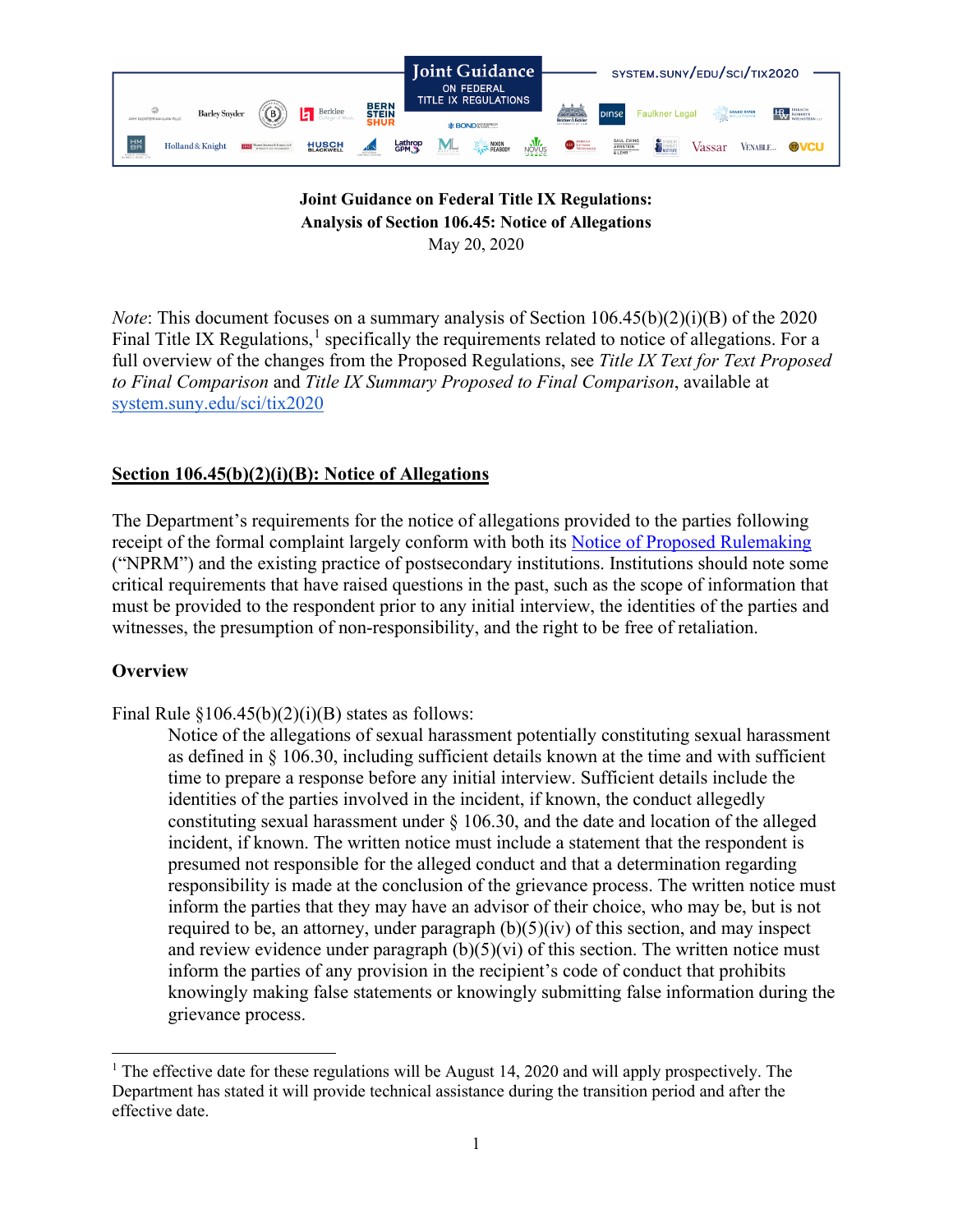These notice requirements are nearly identical to the NPRM language. The only substantive change is removal of the requirement listed in the NPRM that the notice must include the specific section of the recipient's code of conduct allegedly violated. This was replaced with the narrower and more specific "conduct allegedly constituting sexual harassment under § 106.30" of the Final Rule, without reference to the recipient's code of conduct.

According to the Department, this change is meant "to remove confusing references to the recipient's code of conduct and focus this provision on the need to send notice of allegations that could constitute sexual harassment as defined in § 106.30," when a formal complaint contains allegations of conduct that could also violate "other codes of conduct." 85 Fed. Reg. 30,284 (May 19, 2020).

The majority of these requirements, other than (i) the affirmative statement that the respondent is presumed not responsible and (ii) the admonition about knowingly false statements (only required if recipient's code of conduct prohibits such conduct), have been included in notice letters as a standard practice or as suggested by Department guidance for many years. As a result, an institution's form notice letter may not change significantly, other than as described in this paragraph, and in amending information related to how the process will proceed. Nonetheless, the Department expounded upon several aspects of this section of the Final Rule:

### **Overall Fairness and Reasons for Notice**

The Department explains that the purpose of this written notice is to "help ensure that the nature and scope of the investigation, and the recipient's procedures, are clearly understood by the parties at the commencement of an investigation." *Id.* at 30,571.

The Department discusses the benefits of providing written notice prior to any initial interview to all parties. It notes that it "believes that providing written notice of the allegations to both parties equally benefits complainants; after a recipient receives a formal complaint, a complainant benefits from seeing and understanding how the recipient has framed the allegations so that the complainant can prepare to participate in the grievance process in ways that best advance the complainant's interests in the case." *Id.* at 30,278. It also states that *"*without knowing the scope and purpose of an interview a respondent will not have a fair opportunity to seek assistance from an advisor of choice and think through the respondent's view of the alleged facts." *Id*. at 30,280. Importantly, the Department cautions that "the recipient may not impose discipline on a respondent without first complying with a grievance process that complies with § 106.45, which includes providing a party with written notice of the date, time, location, participants, and purpose of all investigative interviews with a party with sufficient time for the party to prepare to participate." *Id.* at 30,281.

Addressing comments related to potential nefarious intents and actions of respondents following notification, the Department asserts that it "disagrees that providing written notice of allegations increases the risk that a respondent will destroy evidence or concoct alibis, and even if such a risk existed the Department believes that benefit of providing detailed notice of the allegations outweighs such a risk because a party cannot be fairly expected to respond to allegations without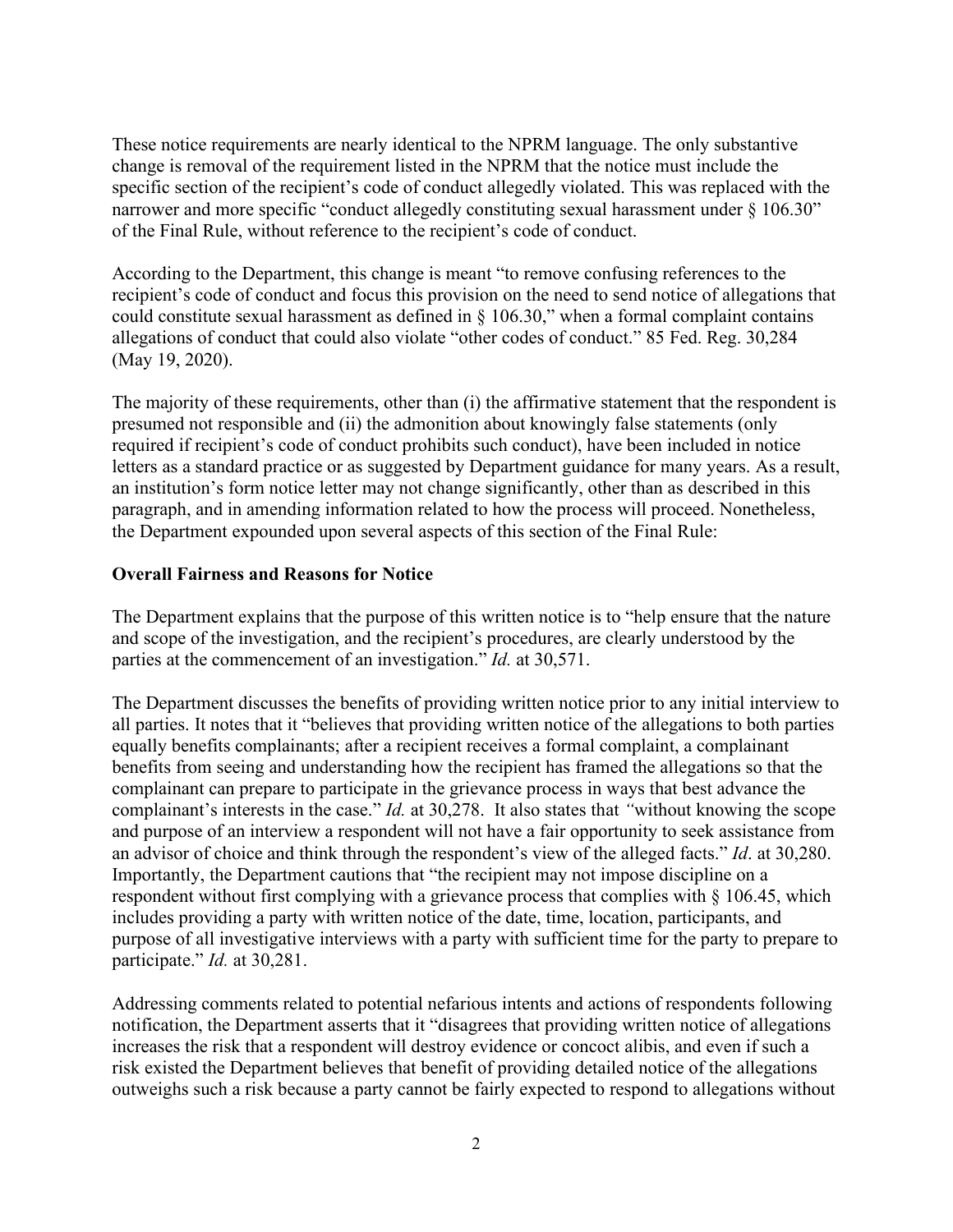the allegations being described prior to the expected response." *Id.* at 30,278. The Department states that in the event of such destruction of evidence or fabrication of alibis, "nothing in the final regulations prevents the recipient from taking such inappropriate conduct into account when reaching a determination regarding responsibility," and further contends that "numerous provisions in § 106.45 provide sufficient ways for the recipient (and complainant) to identify ways in which a respondent has fabricated (or invented, or concocted) untrue information, and such actions may also violate non-Title IX provisions of a recipient's code of conduct." *Id.*

#### **Sufficient Details Known at the Time**

The Department acknowledges that complainants, especially young students who are part of K-12 programs, may not always remember or choose to divulge all the details of an incident of sexual harassment. Because of this acknowledgment, the Department allows that in the event that subsequent information is revealed giving further information about the alleged incident, a subsequent notice may be provided without the first notice falling out of compliance with 106.45(b)(2)(i)(B). *See id.* at 30,284.

### **Sufficient Time to Prepare a Response**

The Regulations note that "sometimes preparing a written notice of the allegations requires time for the recipient to intake a formal complaint and then compile the details required for a written notice." *Id*. at 30,288. As a result, the Department definitively states that it will not interpret this provision to "require notice to be provided 'immediately' … but rather notice must be provided early enough to allow the respondent 'sufficient time to prepare a response.'" *Id.* The Department adds that "[w]hether the recipient provided the respondent 'sufficient time' under § 106.45(b)(2) is a fact-specific determination," but also emphasizes that "[c]onsequences for failing to comply with the final regulations include enforcement action by the Department requiring the recipient to come into compliance by taking remedial actions the Department deems necessary, consistent with 20 U.S.C. 1682, and potentially placing the recipient's Federal funding at risk." *Id.*

## **Statement of Policy Regarding False Allegations**

As discussed above, the Department states that when the recipient's code of conduct prohibits knowingly making false statements or submitting false information, such prohibition must be referenced in the recipient's written notice of allegations under  $\S$  106.45(b)(2). The Department clarifies that if the recipient's code of conduct is silent regarding the provision of false statements or information, recipients are not obliged to include a warning about such conduct in the written notice. As the purported justification for this requirement, the Department asserts that it "believes that both parties deserve to know that their school, college, or university has such a provision that could subject either party to potential school discipline as a result of participation in the Title IX grievance process." *Id.* at 30,279. In commentary accompanying the Final Rules, the Department rejects comments received in the NPRM process that such a statement is unfairly directed at complainants and intended to chill complaints, asserting that this "'warning' about making false statements applies equally to respondents, as to complainants. Respondents should